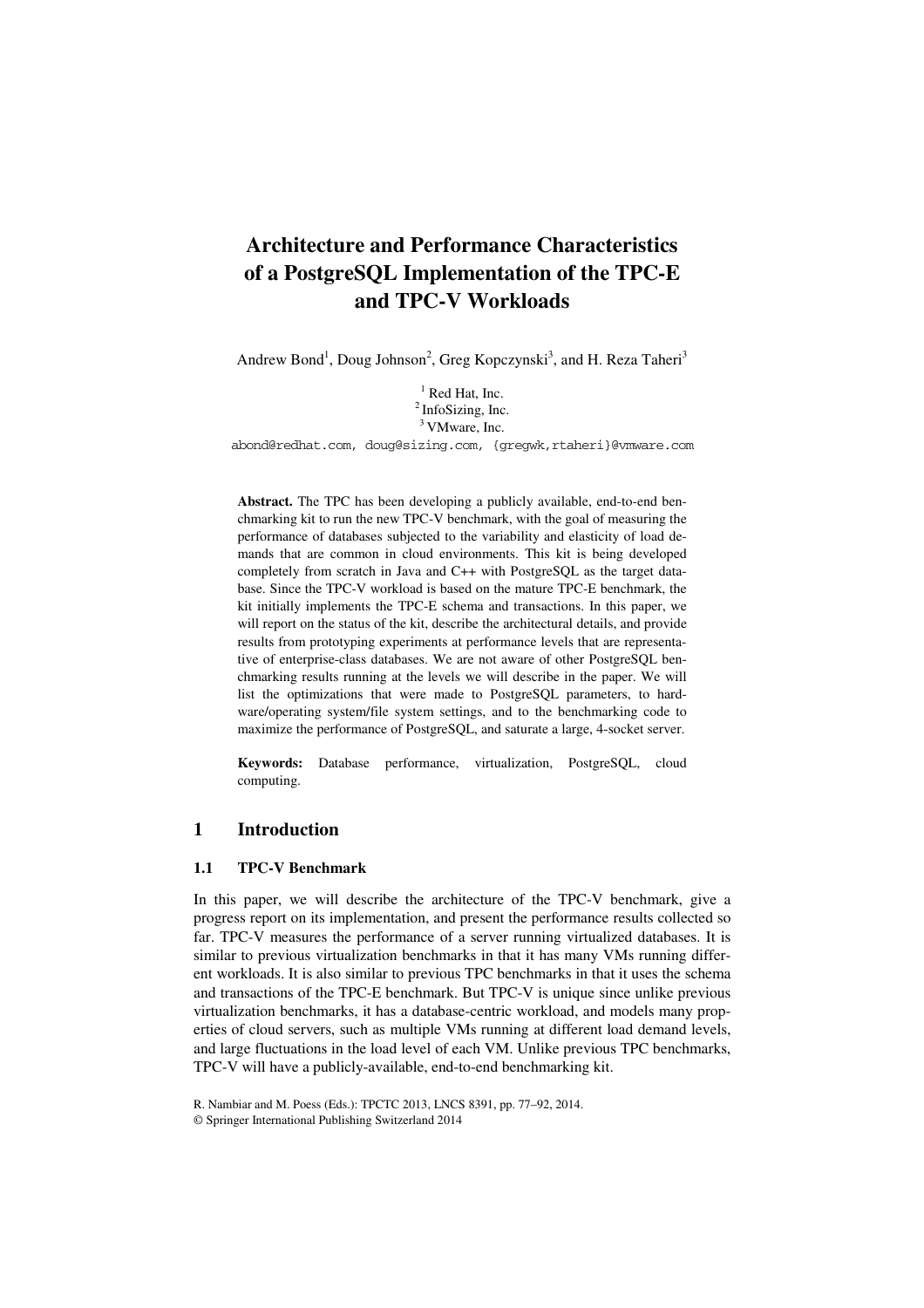We will start with a short introduction to virtualization, give a brief background on the properties and the development process of the benchmark, then describe the architecture of the kit, and conclude with some of the performance results obtained so far.

#### **1.2 Virtualization**

Virtualization on the Intel x86 architecture was pioneered in late 1990s [2, 3, 4], and has grown to become a mainstream technology used in enterprise datacenters. Today, virtualization is the fundamental technology that enables cloud computing. So, there is strong demand for a database-centric virtualization performance benchmark with cloud computing characteristics. In response to this demand, a TPC subcommittee was formed in 2010 to develop a benchmark with the following properties:

- 1. Models a database-centric workload
- 2. Exercises the virtualization layer
- 3. Has a moderate number of VMs (as opposed to modeling a pure consolidation scenario with a large number of VMs)
- 4. Emulates a mix of Transaction Processing and Decision Support workloads
- 5. A heterogeneous mix of low load volume and high load volume VMs
- 6. Has a healthy storage and networking I/O content
- 7. Models the elastic load-level variations of cloud VMs

The complete description of the benchmark specification, the details of the load variation, performance metrics, and other properties of the benchmark are detailed in [1, 5]. In this paper, we will describe the new developments and prototyping results.

# **2 Other Virtualization Benchmarks**

# **2.1 Consolidation Benchmarks**

The early virtualization benchmarks were representative of the consolidation environment where many low volume workloads that had been running on individual servers would be consolidated onto a single server using virtualization. The earliest example is VMmark [14] which is a de facto standard with hundreds of publication on several succeeding versions of the benchmark. An industry standard follow-on is SPEC virt sc2010 [7] which incorporates modified versions of three SPEC workloads (SPECweb2005\_Support, SPECjAppServer2004 and SPECmail2008) and drives them simultaneously to emulate virtualized server consolidation environments, much like VMmark 1.0 did. To date, there have been 33 publications on SPECvirt\_sc2010. The SPECvirt sc2013 [9] benchmark was released in 2013 with 2 publications so far.

# **2.2 TPC-VMS**

In 2012, the TPC released the TPC-VMS [7] (TPC Virtual Measurement Single System) benchmark, which emulates a simple consolidation scenario of 3 identical databases. The 4 workloads used in TPC-VMS are the TPC-C [10], TPC-E [11], TPC-H [12], and TPC-DS [13] benchmarks. By leveraging existing TPC benchmarks,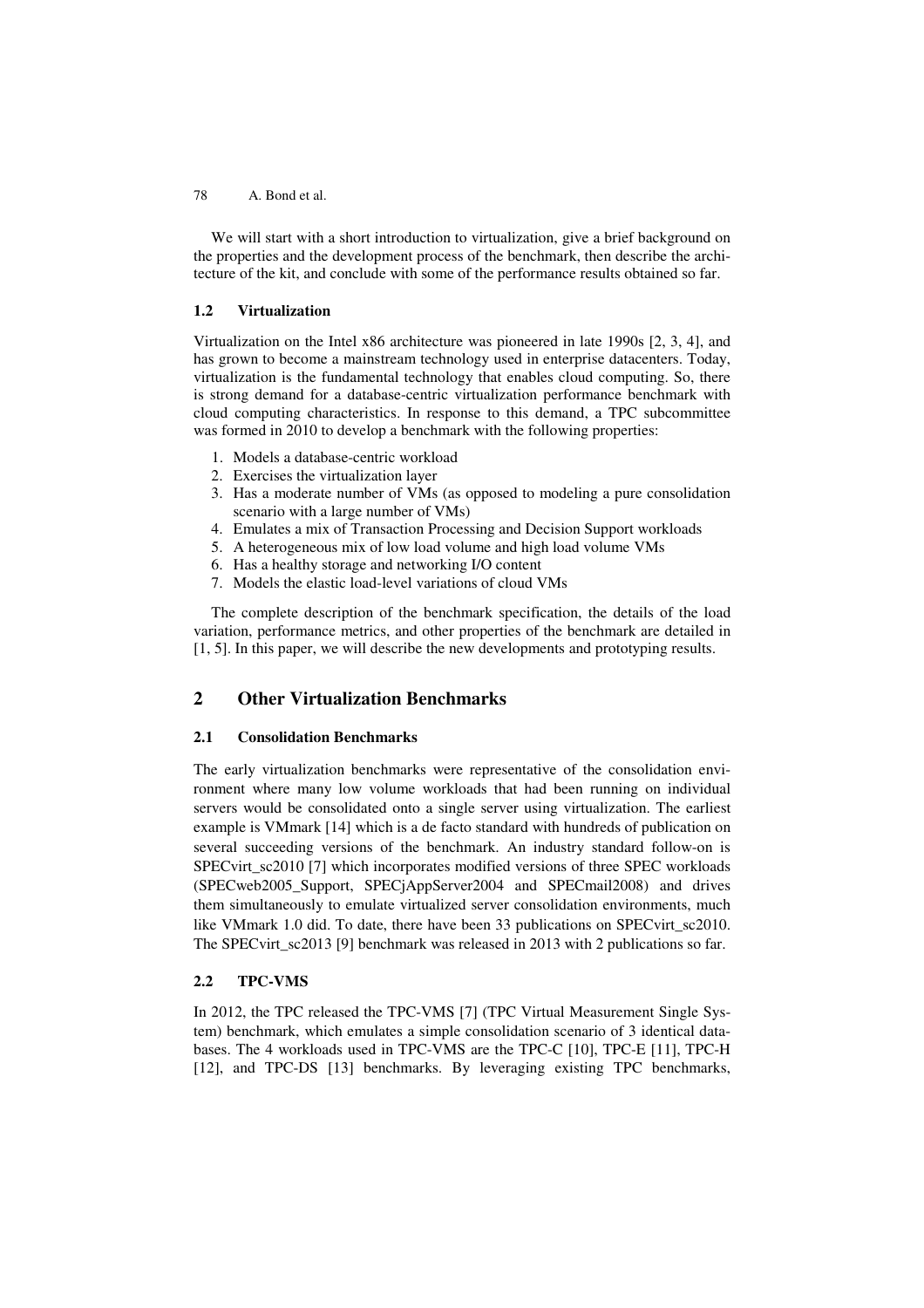TPC-VMS does not require development of a new kit. It is expected that the ease of benchmarking afforded by use of existing kits will result in vendors publishing TPC-VMS results while the more feature-rich TPC-V benchmark is being developed.

# **3 TPC-V Architecture**

#### **3.1 TPC-E as a Starting Point**

We decided early on to base the TPC-V workload on the existing TPC-E [11] benchmark. The *long pole* in benchmark development is often the development of the schema and the transactions, as well as writing a crisp, detailed specification that lays out the detailed documentation required for audit and publication procedures. By borrowing the Data Definition Language (DDL) and Data Manipulation Language (DML) of TPC-E, we were able to start the prototyping of TPC-V much earlier than is typical of TPC benchmarks. And by using the TPC-E functional specification document as the starting point, we only had to focus on what is new in TPC-V. TPC-V is fundamentally a different benchmark from TPC-E with different characteristics, yet gained years of development time by using TPC-E as the foundation.

# **3.1.1 Differences with TPC-E**

Like TPC-E, TPC-V has 33 tables and 12 transactions, and very similar DDL and DML. However, there are differences in table cardinalities and the transaction mix, mostly to make the benchmarks non-comparable and for ease of benchmarking [1].

# **3.1.2 VGen**

EGen, a publicly available program, generates the raw data that is used to populate a TPC-E database. It is also linked with the benchmarking kit to produce the run time transaction parameters. This ensures that query arguments match what has been loaded into the database. It also governs the generation of many run-time parameters, such as the transaction mix frequencies and random numbers. Besides making it easier to develop benchmarking kits, this guarantees adherence to the benchmark specification

TPC-V follows this model by using a VGen module that is based on EGen, modified to conform to the TPC-V specification. As will be detailed in section 3, the TPC-V benchmarking kit must produce different volumes of load to different VMs (section 3.2), and vary this load at different phases of the benchmark run (section 3.4). We realized early on that driving the load to different VMs independently and attempting to keep them in sync at run time would be nearly impossible. Instead, all of these relationships are maintained by VGen. It distributes transactions over VMs following the numerical quantities specified in a configuration file, and also varies the load based on the elasticity parameters in that file. Using a deck of cards method, VGen ensures that the load ratios among the many VMs are maintained at the values specified in the configuration file. If one VM is running slower than expected, the load to other VMs is automatically reduced such that the specified ratios are maintained.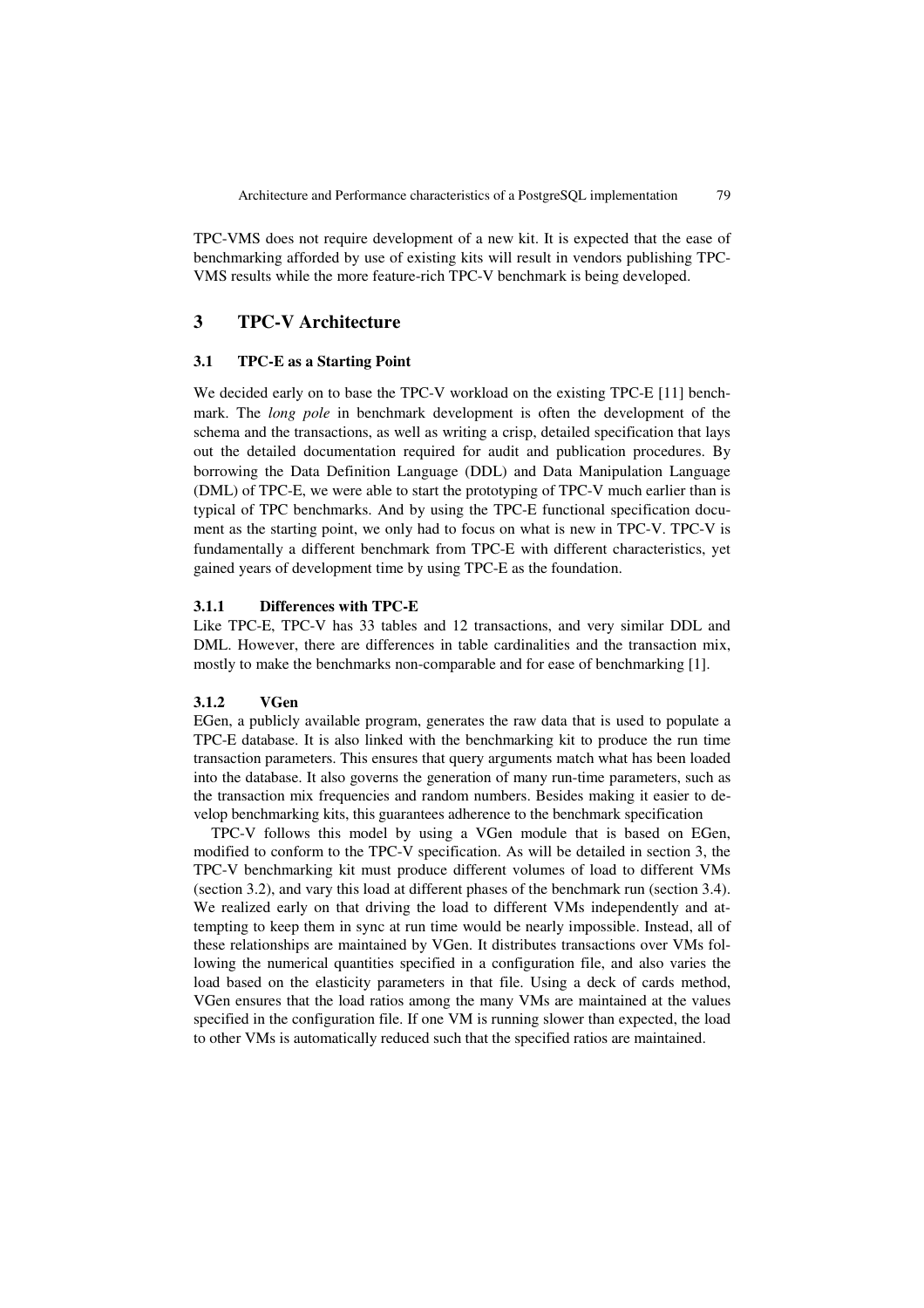

**Fig. 1.** Components of a TPC-V **Set**

# **3.2 Heterogeneous Load**

The basic building block of TPC-V is a Set of 3 VMs. Tier A VM1 receives transactions from the driver system and runs the database client code, similar to the Tier A of a TPC-E benchmark configuration [11]. VM1 directs the two Decision Support transactions to the DSS VM2, and the other transactions to the OLTP VM3. Each VM has an independent database instance that resides on that VM's virtual disk drives.

#### **3.3 Multiple Sets and Groups**

Fig. 2 represents the simplest TPC-V configuration of a server with 4 Groups, each with one Set of 3 VMs for a total of 12 VMs. To emulate the heterogeneous nature of

VMs in a cloud environment, each Group handles a different proportion of the overall load. Averaged over the full measurement interval, Groups A, B, C, and D receive 10%, 20%, 30%, and 40% of the overall load, respectively. The sizes of the independent databases in the 4 VMs (represented by table cardinalities) follow the same proportions. The 4 Groups are driven independently; the driver module is required to ensure that the load proportions remain as specified.

| Group A, Set 1 | <b>VM1 A1</b> | VM <sub>2</sub>                    | <b>VM3 A1</b>                  |
|----------------|---------------|------------------------------------|--------------------------------|
| Group B, Set 1 | <b>VM1 B1</b> | <b>VM2 B1</b>                      | <b>VM3 B1</b>                  |
| Group C, Set 1 | <b>VM1 C1</b> | <b>VM2 C1</b>                      | <b>VM3 C1</b>                  |
| Group D, Set 1 | <b>VM1 D1</b> | <b>VM<sub>2</sub>D<sub>1</sub></b> | VM <sub>3</sub> D <sub>1</sub> |

**Fig. 2.** A TPC-V server with 4 Groups and 12 VMs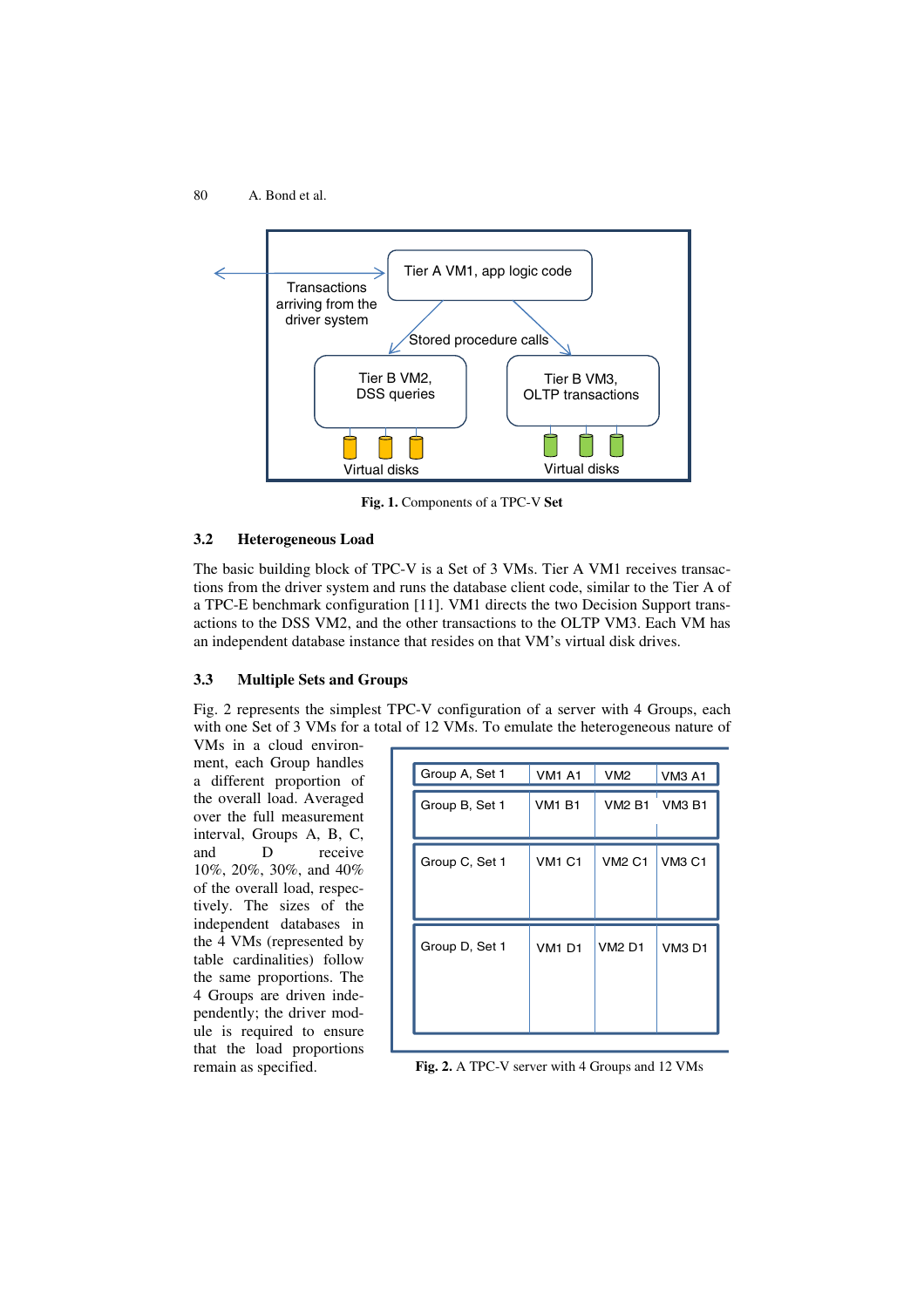The number of Sets per Group in TPC-V grows as the overall throughput grows. So, e.g., at a throughput level of 4,000 tpsV, the sponsor is required to configure 2 Sets per Group. For Group A, each of the two Sets supplies 5% of the overall throughput; a similar calculus applies to the other three Groups. The growth in the number of Sets per Group is sub-linear: a 10X throughput growth might result in a 2X



**Fig. 3.** Overlapping ranges for valid numbers of Sets per Group

increase in the number of Sets per Group. This is characteristic of database servers in the cloud.

Rather than requiring an exact number of Sets for every throughput value, we allow two possible Set counts for most throughput ranges, as shown in Table 1 and Fig. 3. This was done for ease of benchmarking. Without this allowance, if a test sponsor were targeting a throughput that is near the value at which the number of Sets per

| From tpsV  | To tpsV     | No. of<br><b>Sets</b> |
|------------|-------------|-----------------------|
| 100        | 1600        |                       |
| 400        | 25,600      | 2                     |
| 6,300      | 409,500     | 3                     |
| 102,400    | 6,553,600   | 4                     |
| 1,638,400  | 104,857,600 | 5                     |
| 26,214,000 | Infinity    | 6                     |

**Table 1.** Valid numbers of Sets for various throughputs

Group changes, a slight change up or down in the eventual throughput would necessitate rebuilding the testing infrastructure with a different number of VMs.

So, for example, 25,600 tpsV is the crossing point from 2 to 3 Sets per group. If the sponsor expects to achieve 25,600 tpsV, builds a 3-Sets-per-Group configuration with 36 VMs and 24 databases, but reaches only 24,000 tpsV, there is no need to reconfigure platform with fewer VMs since the specification allows 3 Sets per Group down to 6,300

tpsV. The sponsor only needs to repopulate the databases, scaled to the correct throughput.

#### **3.4 Elasticity**

A feature of TPC-V is that the load of each Set rises and falls during the measurement interval. This represents the elastic nature of workloads present in cloud data centers, and the resource allocation policies required to handle such elasticity. The overall load presented to the System Under Test remains constant during the Measurement Interval, but the contribution from each Set varies by as much as a factor of 7X every 12 minutes, e.g., the rise of the contribution of Group A from 5% to 35% in Elasticity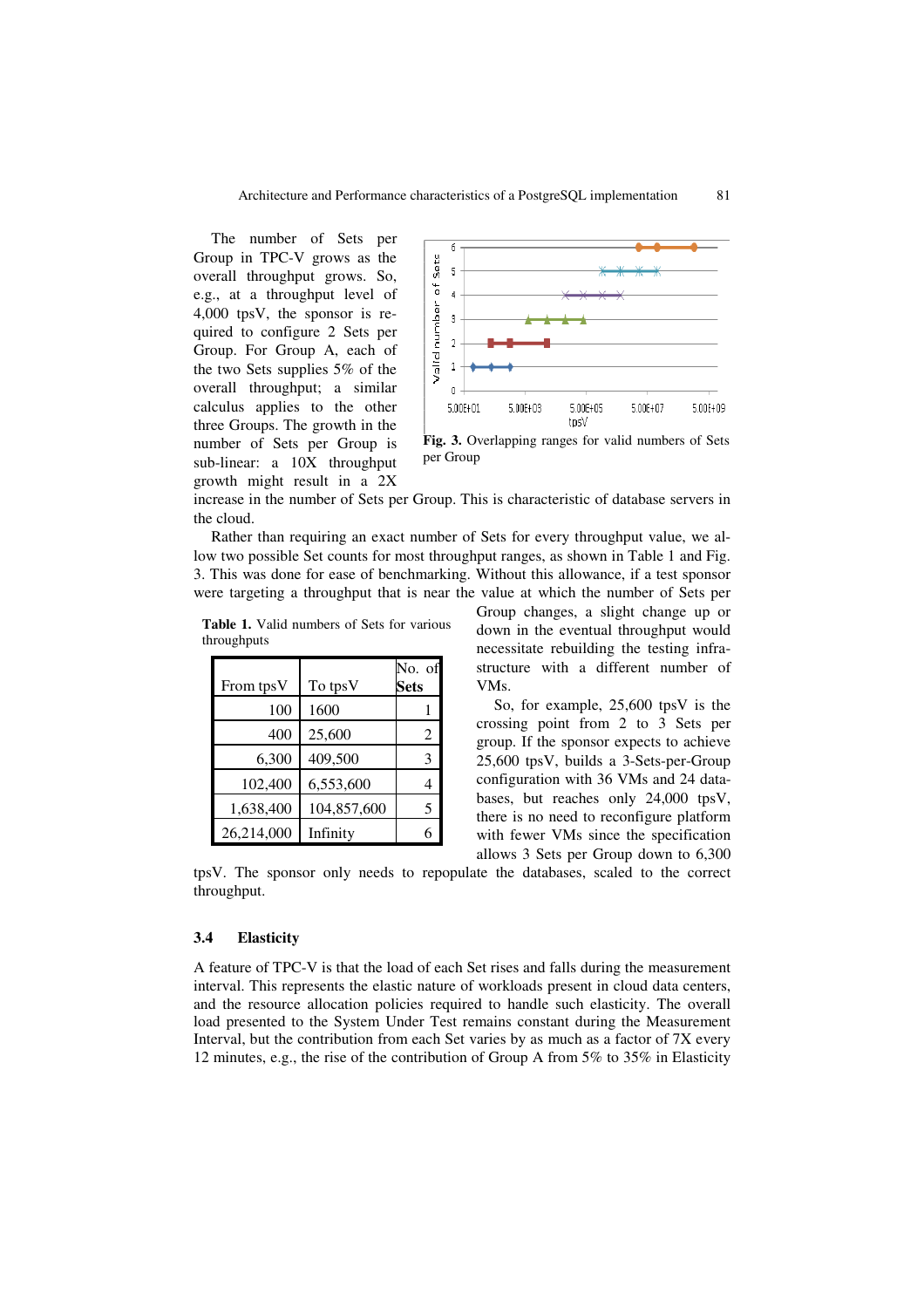

**Fig. 4.** Distribution of overall load over the 4 Groups versus time

**Table 2.** Phase-to-phase variation of load received by individual Groups

| <b>Elasticity</b><br><b>Phase</b> | Group<br>A | Group<br>В | Group<br>C | Group<br>D |
|-----------------------------------|------------|------------|------------|------------|
| 1                                 | 10%        | 20%        | 30%        | 40%        |
| 2                                 | $5\%$      | 10%        | 25%        | 60%        |
| 3                                 | 10%        | 5%         | 20%        | 65%        |
| 4                                 | $5\%$      | 10%        | $5\%$      | 80%        |
| 5                                 | 10%        | 5%         | 30%        | 55%        |
| 6                                 | 5%         | 35%        | 20%        | 40%        |
| 7                                 | 35%        | 25%        | 15%        | 25%        |
| 8                                 | 5%         | 65%        | 20%        | 10%        |
| 9                                 | 10%        | 15%        | 70%        | 5%         |
| 10                                | 5%         | 10%        | 65%        | 20%        |
| Average                           | 10%        | 20%        | 30%        | 40%        |

Phase 7. When the contribution of a Group changes, the contribution of all individual Sets in that Group change to the same degree. Table 2 and Fig. 4 show how much each Set contributes to the overall throughput in each 12-minute Elasticity Phase.

# **4 Reference Kit**

 Benchmarking kits for TPC benchmarks have always been provided by test sponsors, typically by DBMS vendors who tailor their kits to their own databases. Although we would have liked

a DBMS vendor to provide a benchmarking kit for TPC-V, due to lack of such a commitment, the subcommittee accepted the challenge of developing its own kit. This turned out to be a positive development as it will result in the TPC releasing its first publicly available, complete end-to-end benchmarking kit which can be used by system vendors, researchers, and end users alike. The details of this decision making, comparison with other benchmarking kits, and a block diagram of the kit components can be found in [1]. Fig. 5 shows how the various elements of the TPC-V reference kit map to the components of the tested configurations.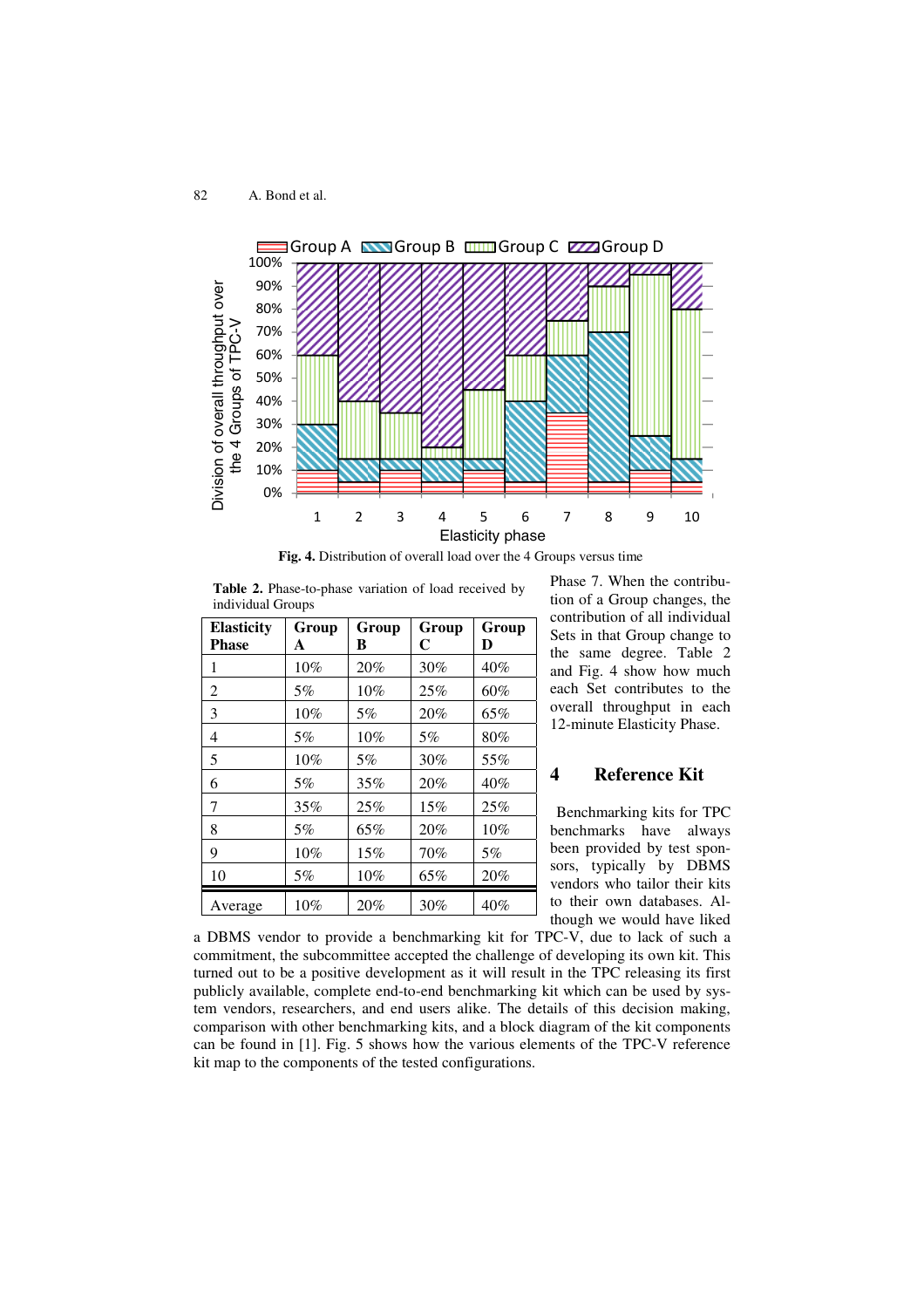

**Fig. 5.** Single-set Reference Driver Components Representation

#### **4.1 V-Gen Functionality Development**

The primary focus in implementing V-Gen functionality has been in adding multigroup, multi-set, multi-phase support. And while multi-group and multi-set and multiphase have been described previously, the multi-iteration support has been added in order to be able to run as many ten-phase intervals as desired in a single test. The tester will then be able to choose any sequential ten phases in the multi-interval test run as the measurement set. The ability to choose such a measurement set is being added to a reporter process, which is also new to the kit. And lastly, the runtime result polling has been modified to provide group mix data that displays performance on a per-group basis in addition to the previous per-transaction basis.

### **4.2 Card Deck for Multi-group, Multi-set and Multi-phase Support**

 As described previously, multi-group and multi-set support has been implemented in the reference driver by having every CE process connect to each vconnector process in every group and every set. In doing so, we are able to use a card deck to assure the proper mix of transactions across these groups and sets. This deck is created for each CE load generating thread and is shuffled at the beginning of the run. Each time the CE starts a new request, it takes a card from this deck to determine the group and set ID of the vconnector process to whom it should direct the request, and once the bottom of the deck is reached, it simply starts back at the top.

Likewise, different phases have different transaction mixes, so we have a separate card deck for each of the ten phases that contains the proper mix of transactions for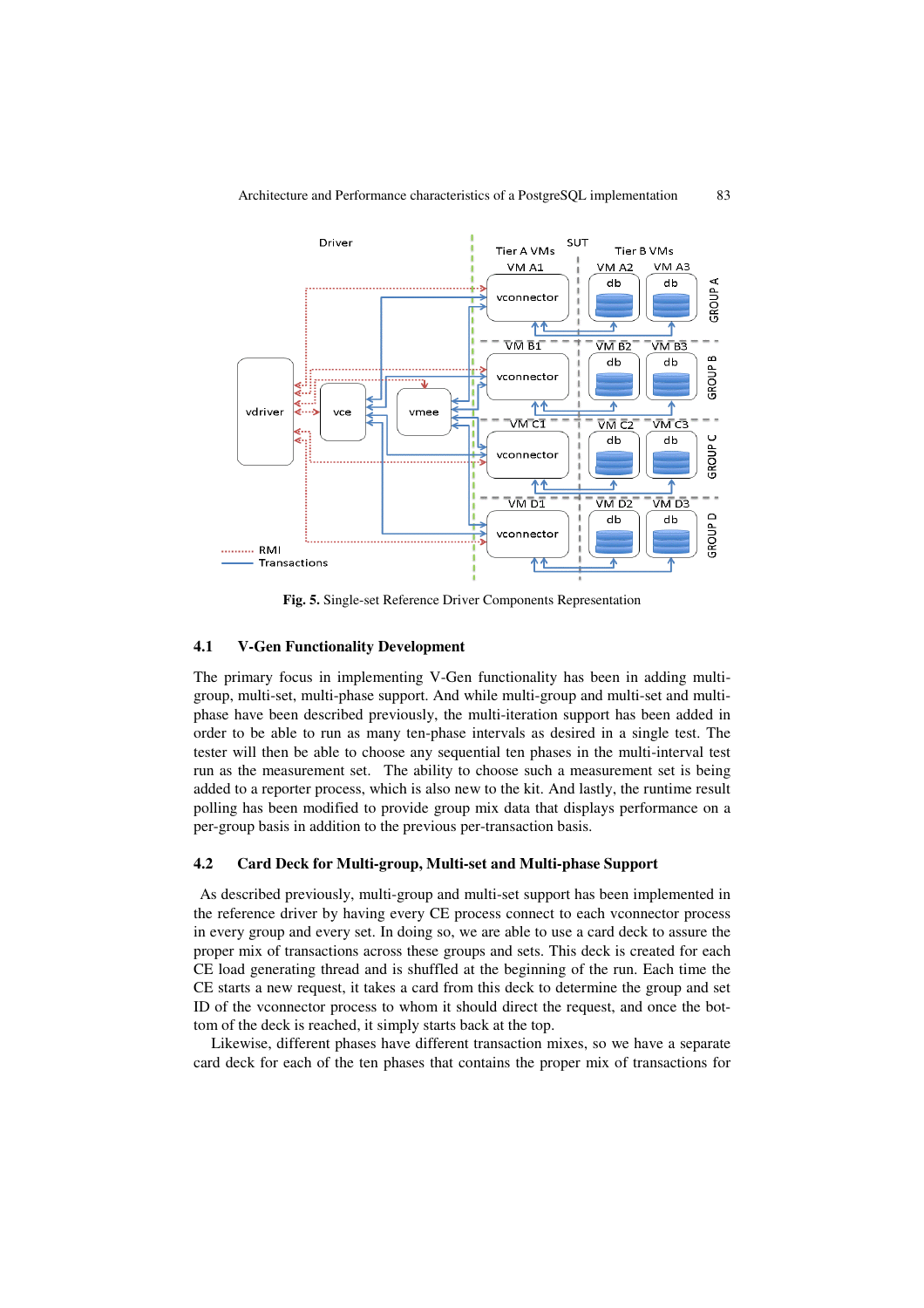that phase. At a phase change, the deck from which the cards are pulled is also changed to the corresponding deck with the correct request mix.

#### **4.3 Result Reporting**

A reporter class is under development to help with processing the mix logs. It is currently capable of combining CE mix logs from multiple CE processes into a merged log that can be used to extract the needed data for a benchmark report. One such piece of information that it currently offers is that after combining the CE mix logs, it creates a CSV file with the total number of transactions that occurred in each 30 second interval from the start of the ramp-up-phase to the end of the ramp-down phase of the full benchmark run. This code should require minimal modification to provide similar and more granular information on transaction totals over time based on transaction type, group, set, iteration, phase, or even per-client-thread transaction information.

Of course, to be able to accurately combine CE mix log files, you have to have information about the runtime configuration used to generate those logs. So at the end of a benchmark run, the reporter also creates a runtime.properties file that contains the necessary information. This file is also passed to the reporter when it is invoked.

#### **4.4 Runtime Polling**

The addition of groups and sets to TPC-V resulted in the need for group- and set-specific polling information. So in addition to the previous per-transaction-type

|                                        |          | Txn Rate                        |                |               |               | Resp Time Txn Pct Pass Count Fail Count |
|----------------------------------------|----------|---------------------------------|----------------|---------------|---------------|-----------------------------------------|
| TRADE ORDER : 8.36                     |          |                                 | 0.0077         |               | 11.33<br>1487 | 18                                      |
| TRADE RESULT : 0.00 0.00 0.00          |          |                                 |                |               | 0             | 0                                       |
|                                        |          |                                 |                |               | 1188          | 0                                       |
|                                        |          |                                 |                |               |               | 0                                       |
|                                        |          |                                 |                |               | 21.60<br>2869 | 0                                       |
| CUSTOMER POSITION: 10.67 0.0076        |          |                                 |                |               | 14.46<br>1920 | 0                                       |
|                                        |          |                                 |                |               |               | 0                                       |
| SECURITY DETAIL : 11.68                |          |                                 | 0.0067         |               | 2102<br>15.83 | 0                                       |
| MARKET_FEED : 0.00                     |          |                                 |                |               | 0 0.00<br>0   | 0                                       |
| MARKET WATCH : 14.78 0.0104            |          |                                 |                |               | 20.04 2661    | 0                                       |
| DATA MAINTENANCE : 0.00 0.00 0.00      |          |                                 |                |               | 0             | 0                                       |
| TRADE CLEANUP : 0.00 0 0.00            |          |                                 |                |               | 0             | 0                                       |
|                                        |          | ____________________________    |                |               |               |                                         |
|                                        |          | Group 1 Group 2 Group 3 Group 4 |                |               |               |                                         |
| Txn Total:                             | 664 666  |                                 | 1329 3316 7971 |               |               |                                         |
| Txn Pct : 5.00   10.01   24.97   60.02 |          |                                 |                |               |               |                                         |
| Resp Time: 0.0957 0.0771               |          |                                 |                | 0.0705 0.0624 |               |                                         |
| Fail Cnt :                             | $\sim$ 2 | 2                               |                | 3             | 11            |                                         |

Iteration 2 Phase 2 Aggregate Txn Rate: 73.78

----------------------------------------------------------

**Fig. 6.** Sample polling output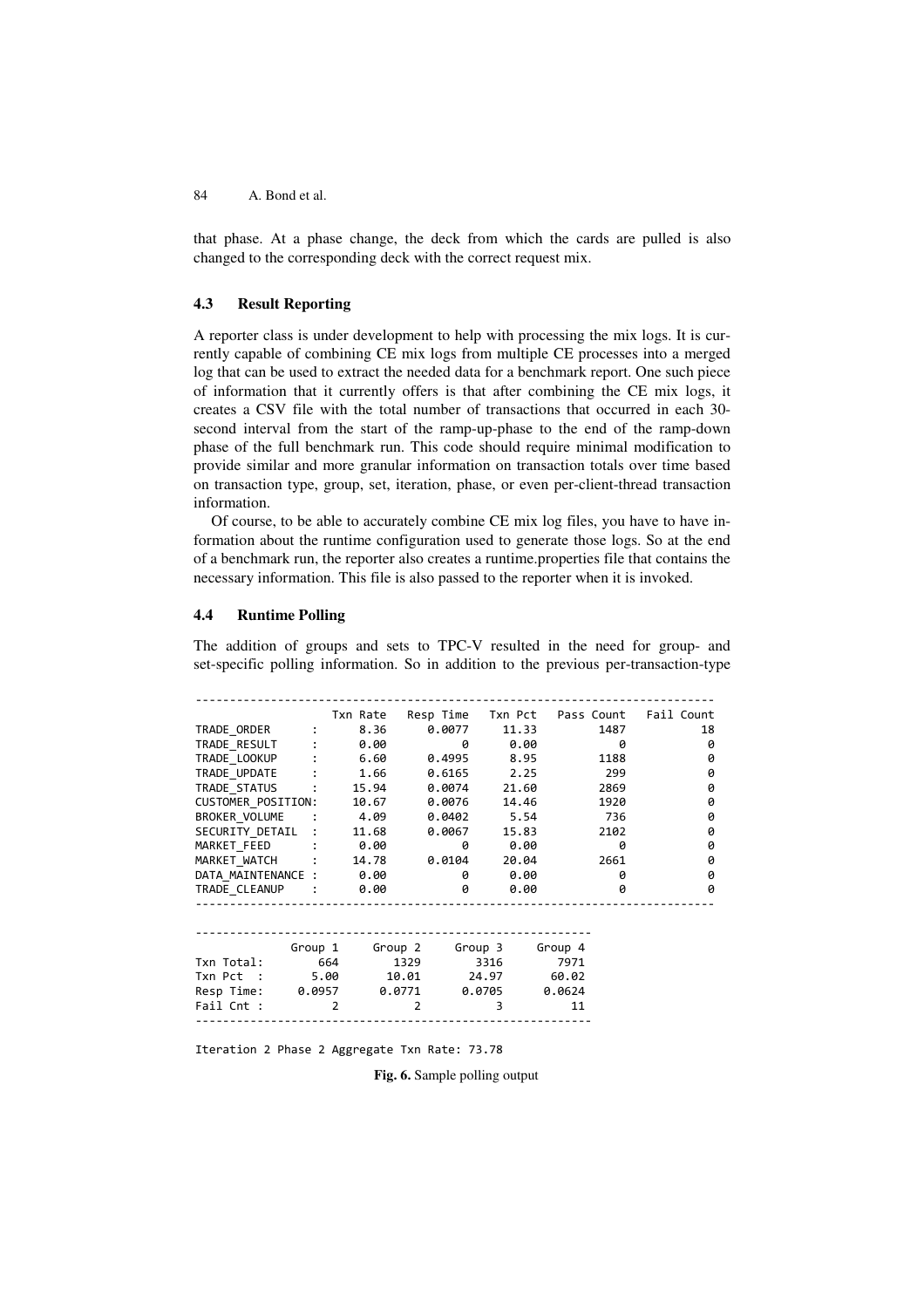polling information, per-group polling information has been added. So now a sample polling output might look like the output in Fig. 6. This additional information lets you know whether you are meeting the transaction mix requirements for each group, as well as the average response times and failure counts for each vconnector process.

# **4.5 MEE Development**

As already noted, the MEE currently implements the Market Feed and Trade Result transactions as required for TPC-E. However, the nature of the MEE is such that it places constraints on implementation design for TPC-V. For example, we cannot design the MEE such that a single MEE process connects to all groups and sets as we do with the CE. This is because when transactions from the CE that trigger MEE transactions occur, they do not identify themselves by their group and set. Thus when the MEE generates a transaction in response to the CE trigger, it would have no way of knowing which vconnector process should be the recipient of this transaction.

Due to this design constraint, we need a MEE paired specifically with each vconnector process so that any CE request that triggers and MEE transaction will always be sent to the correct recipient. At this point, this could mean a separate MEE process is started for each vconnector process, but ideally we hope to be able to have one MEE process handle requests for all four groups in each set using separate transaction handling threads and requiring only unique connections for each of these four MEE threads. This is not a requirement, though having fewer processes for the prime client to coordinate with is certainly desirable.

#### **4.6 TPC-E Functionality**

Since TPC-E is the starting point of this benchmark, and since it is a simpler, singlesystem benchmark, we used it as the design center of the first implementation of the reference kit. Although a complete, compliant TPC-E kit is not a goal of this project, the early prototype has been used to provide a glimpse of PostgreSQL running the TPC-E workload. Although we have been experimenting with multiple Sets and VMs following the TPC-V architecture, the workload has been mostly based on TPC-E.

# **5 Current Status of the Benchmark and the Reference Kit**

The TPC-V reference benchmarking kit is nearly complete as of this writing. Below are the functionalities that are completed:

- A Driver module that generates TPC-E or TPC-V transactions, and distributes them over any number of Set and Groups of VMs in case of TPC-V (see section 3). It also implements the TPC-V elasticity feature
- A VGen module based on the TPC-V schema, transaction mix, etc.
- The Customer Emulator module
- The Market Exchange Emulator module for TPC-E transactions
- The vconnector module that performs all the database accesses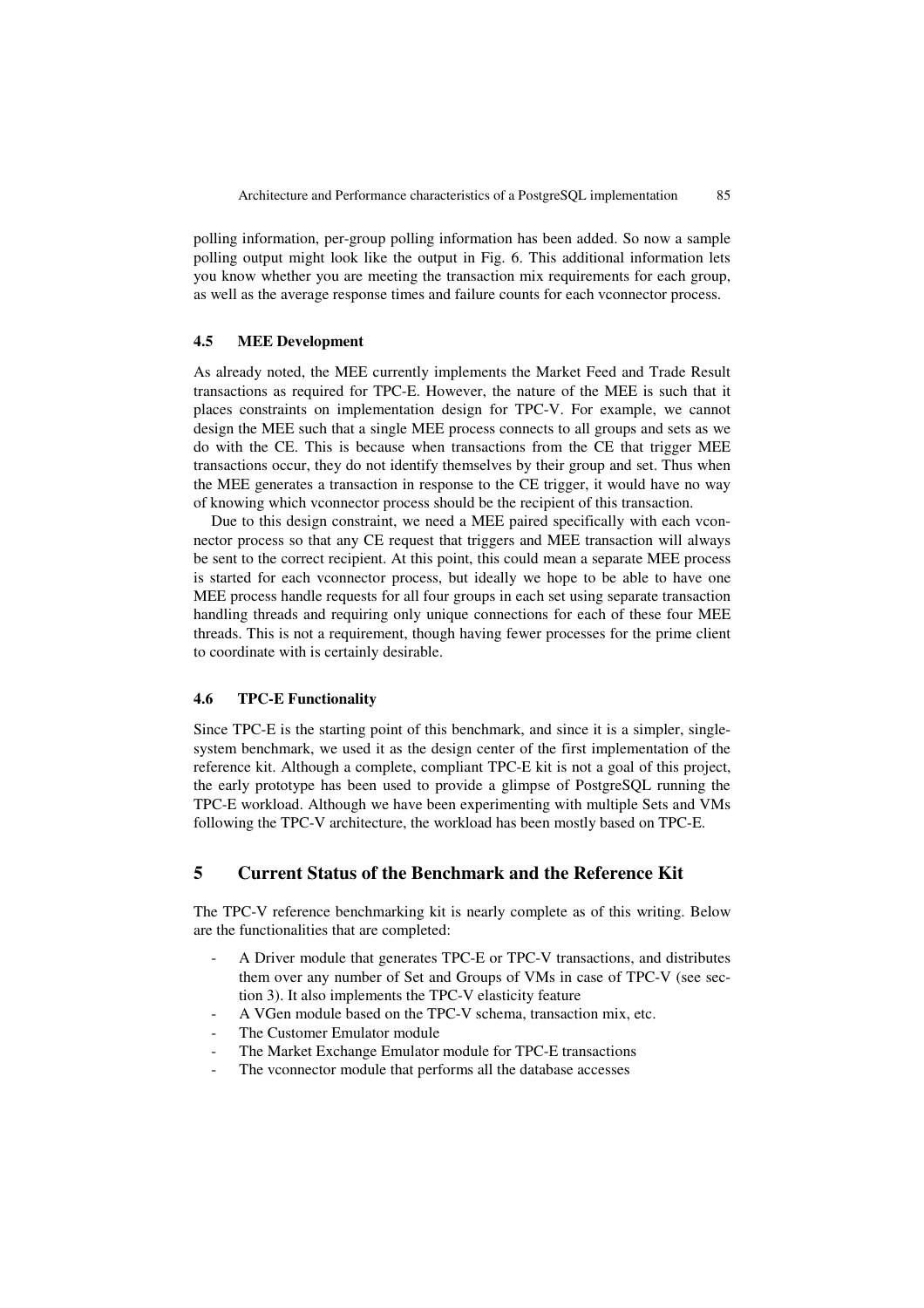- The DDL and DML scripts for PostgreSQL 9.2
- Linux shell scripts to launch all these programs, collect data and statistics, and produce results metrics

The functionalities that remain to be completed are:

- Modifying the MEE, stored procedures, and DML calls such that the Trade-Result and Market-Feed transactions conform to the TPC-V specification
- The Data-maintenance transaction (a non-critical component)
- Extensive prototyping results for verification and testing of the reference kit
- Porting of the reference kit to multiple environments

# **6 Results from Prototyping Experiments**

### **6.1 Introduction**

-

Most of the results presented here were obtained before the MEE functionality was added to the kit. So they are not an accurate representation of eventual TPC-V performance. However, we expect the two missing transactions to have similar profiles to the 8 transactions implemented. The current functionality is sufficient to study how efficiently PostgreSQL executes the TPC-E/TPC-V queries, as well as an analysis of whether the hypervisor used in the study was able to handle the variability and elasticity of the load that TPC-V places on the system. For the remainder of this section, we will refer to transactions per second or tps to denote the total number of transactions processed. This should not be confused with the tpsV metric, which only counts the Trade-Result transactions, which make up only a 10% fraction of the total transaction volume. Trade-Result is issued by the MEE module, which was not developed in time for our initial measurements. Hence we count all 8 transactions, and report that as tps.

### **6.2 Benchmarking Configuration**

The system under test was a 4-socket HP ProLiant DL580 G7 server with 2.40GHz Intel Xeon E7-4870 (WestmereEX) CPUs. To put this in perspective, HP has published a TPC-E result of 2,454 tps $E^1$  on this system. The highest TPC-E result is 5,457 tpsE on an IBM System X3850 X5 server<sup>2</sup>. So the server we are using for prototyping is a large, high-end server. The storage was two EMC VNX5700 disk arrays. 38 EFDs (EMC term for SSDs) in a RAID5 configurations were used for the DSS VMs, which have the lion's share of disk I/O. 88 spinning disk drives in a RAID 1 configuration were used for the OLTP VMs, which have lower I/O requirements. The software stack was vSphere 5.1, RHEL 6.1, PostgreSQL 9.2.2 and unixODBC 2.2.14.

The benchmark was configured with 1 Set for each of the 4 Groups, for a total of 12 VMs. The driver system was the  $13<sup>th</sup>$  VMs on the system. The database size is expressed in Load Units, each LU representing 1,000 rows in the Customers table. The cardinalities of the other 32 tables are either fixed, or are proportional to the number of Customers.

<sup>1</sup> As of 6/21/2013. Complete details available at http://www.tpc.org/4046

<sup>2</sup> As of 6/21/2013. Complete details available at http://www.tpc.org/4063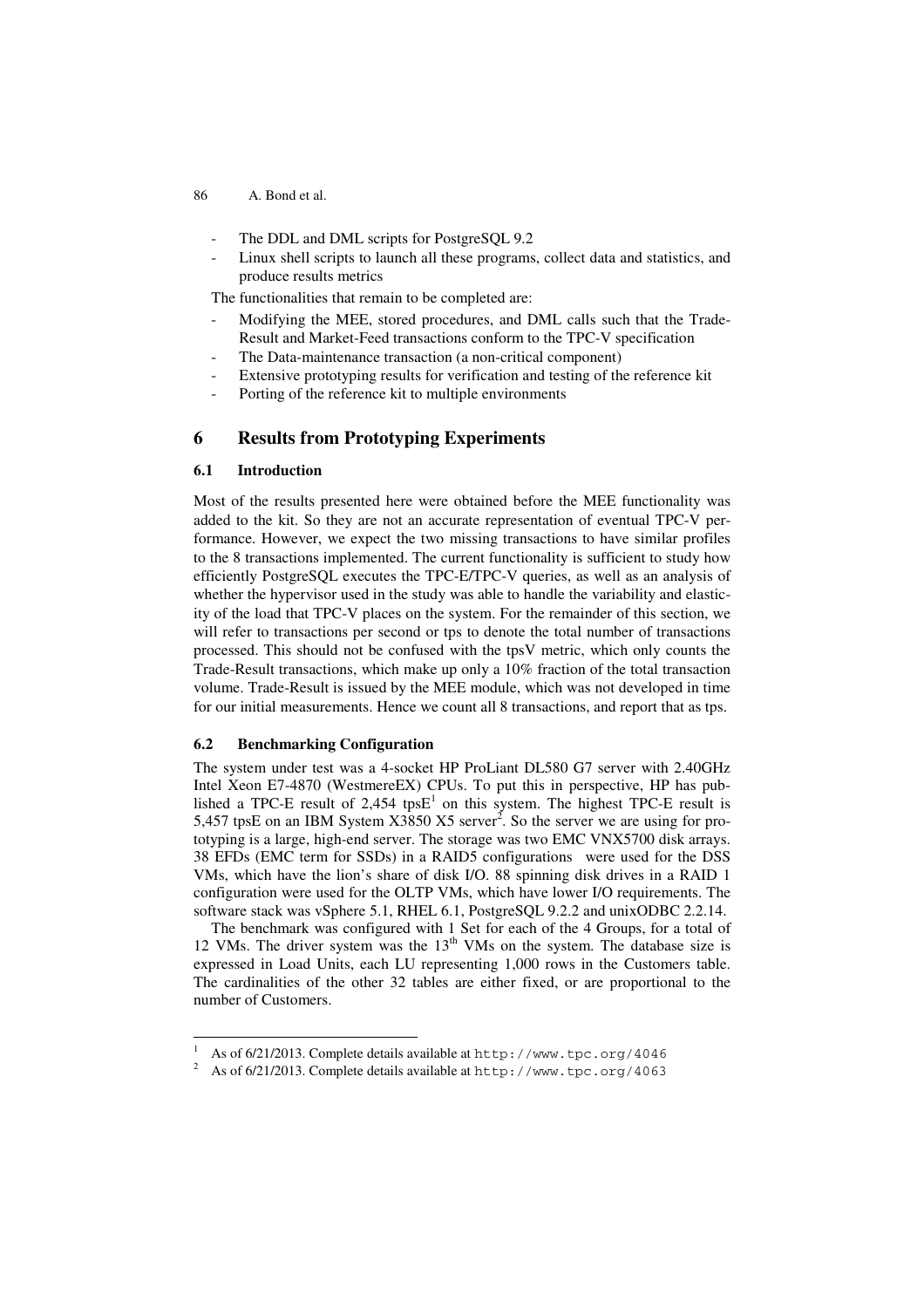|            | VM<br>A1 | VM<br>A2 | VM<br>A <sub>3</sub> | VM<br>B1 | VM<br>B <sub>2</sub> | VM<br>B <sub>3</sub> | VM<br>C <sub>1</sub> | VM<br>C2 | VM<br>C <sub>3</sub> | VM<br>D1 | VM<br>D2 | <b>VM</b><br>D <sub>3</sub> |
|------------|----------|----------|----------------------|----------|----------------------|----------------------|----------------------|----------|----------------------|----------|----------|-----------------------------|
|            |          |          |                      |          |                      |                      |                      |          |                      |          |          |                             |
| DB size in |          | 50       | 50                   |          | 100                  | 100                  |                      | 150      | 150                  |          | 200      | 200                         |
| LUs        |          |          |                      |          |                      |                      |                      |          |                      |          |          |                             |
| DB size in |          | 336      | 328                  |          | 670                  | 654                  |                      | 1004     | 980                  |          | 1308     | 1328                        |
| GB         |          |          |                      |          |                      |                      |                      |          |                      |          |          |                             |
| Memory in  |          | 88       | 39                   |          | 146                  | 54                   |                      | 220      | 68                   |          | 278      | 78                          |
| GВ         |          |          |                      |          |                      |                      |                      |          |                      |          |          |                             |
| vCPUs      |          |          | 12                   |          |                      | 24                   |                      | 12       | 30                   | 8        | 16       | 40                          |

**Table 3.** Configuration info for VMs

Table 3 shows various configuration parameters for the 12 VMs. VM1s have very little memory usage, and their CPU usage is about  $1/8<sup>th</sup>$  of the total CPU load. VM2s have modest processing needs, but we had to allocate most of the memory to them to cache more of the database and reduce the I/O load. VM3s didn't need as much memory since their I/O was already low, but were allocated about 60% of the total processing power. It is worth noting that, much like real cloud database VMs, although the CPU resources were *overcommitted* (more virtual CPUs in the VMs than physical CPUs on the server), the total memory allocated to the 12 VMs is 979GB, on a server with 1TB of memory. This is common for database VMs since overcommitting memory can result in paging, with disastrous results for database performance.

#### **Virtual CPUs and Elasticity**

The number of virtual CPUs, however, totals 168, well above the 80 logical CPUs (40 cores X 2 hyperthreads per core) on the server. This overcommitting is common in cloud environments since the number of virtual CPUs configured into a VM should be adequate for its peak demand. But not all VMs peak at the same time. So as long as the total load does not exceed 80 CPUs' worth, we can overcommit the virtual CPUs.

#### **6.3 1-Phase and 10-Phase Runs**

As mentioned in section 3.4, TPC-V requires the load received by each Group to vary over ten 12-minute elasticity phases. As we will see in section 6.4, this posed a challenge in our environment due to storage bandwidth limitations. So we ran some experiments with a single phase (i.e., constant proportioning of load across Sets for the duration of the run) to study the performance characteristics of the database, the operating, the hypervisor, and the hardware. We also ran experiments with 10 phases to specifically study the ability of the system under test to respond to load elasticity, and to determine whether the TPC-V benchmarking kit is able to deterministically distribute the load over the Sets even when some Sets are strained under the load.

In a 1-phase run with 4 Groups, the throughput was  $4,191$  transactions per second<sup>3</sup>. In the CPU utilization graphs in Fig. 7, the Y axis is the total CPU utilization of each

 3 As mentioned in section 6.1, this *transactions per second* metric should not be confused with the tpsV metric, which would have been as much as an order of magnitude smaller.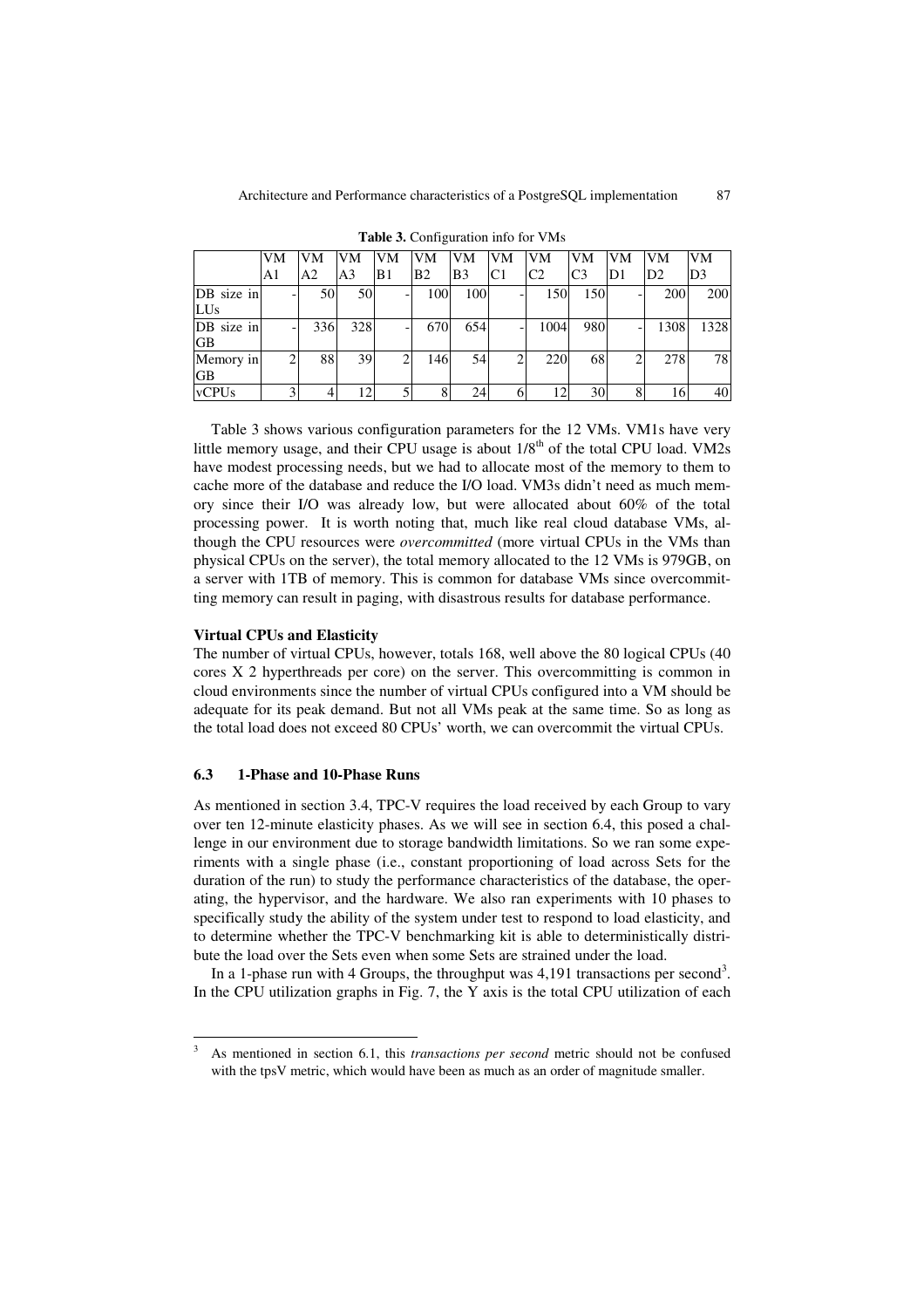





VM. An 8-vCPU VM would register a utilization of 800% if all 8 vCPUs were fully utilized. All of these metrics are measured on virtual CPUs on the guest VMs.

Fig. 8 shows throughput and the sum of CPU utilizations of individual VMs. It might appear that the system is not fully saturated, but that's due to the artifacts of hyperthreading when we collect statistics on the guest OS. Hypervisor and hardware counters register between 85% and 95% utilization on the CPU cores.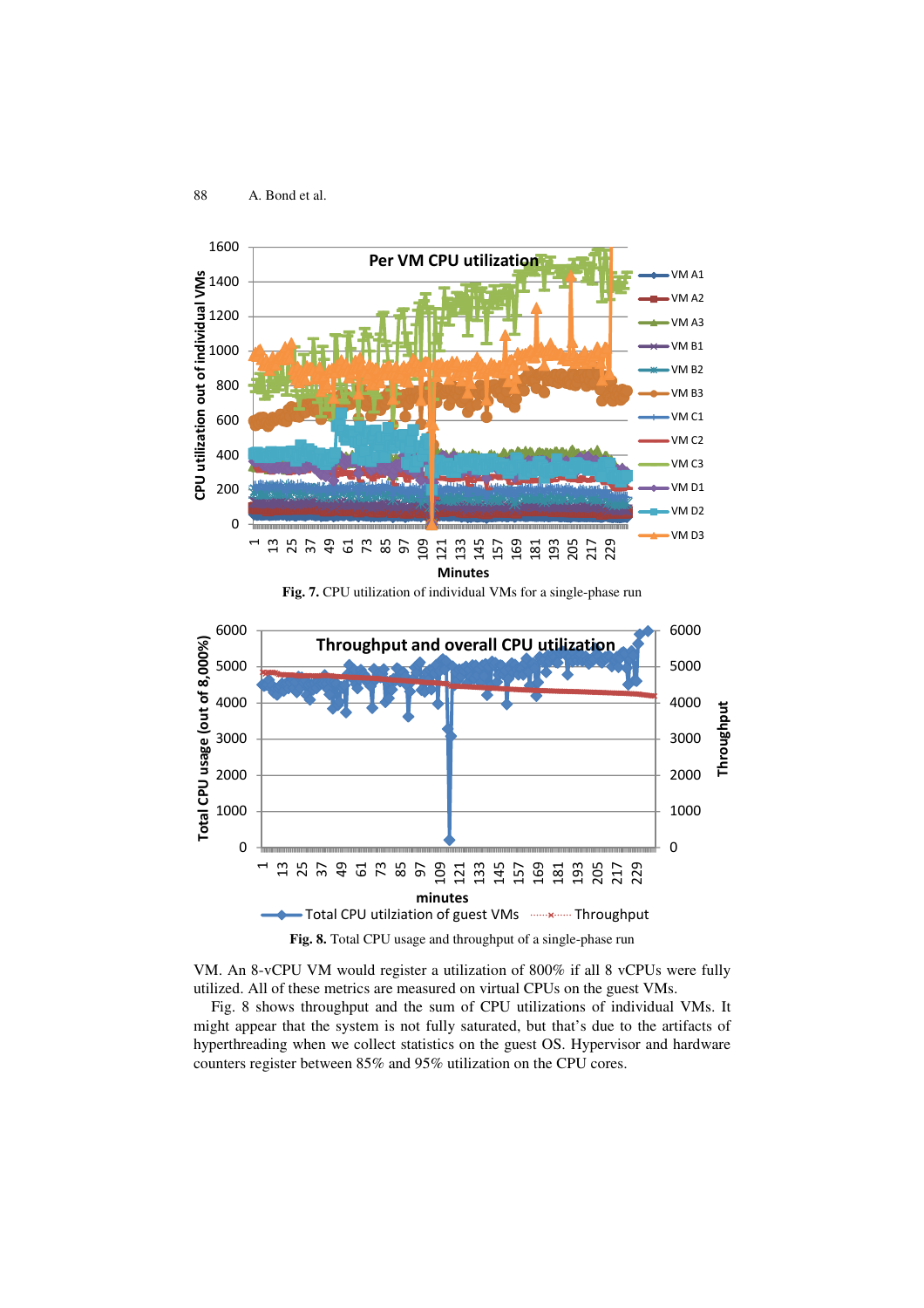### **6.4 Throughput versus Other Performance Metrics for 10-Phase Runs**

We also ran the benchmark with the load variation depicted in Fig. 4. As Fig. 9 shows, the CPU utilizations of individual VMs varied during the 2-hour runs, as did the overall throughput, shown in Fig. 10. However, the benchmarking kit ensured that the contributions of each Group remained exactly as prescribed in Table 2.

In this case, the throughput dropped drastically during some phases. The reason for this drop was the inability of the storage to cope with the changes in load. Briefly, the





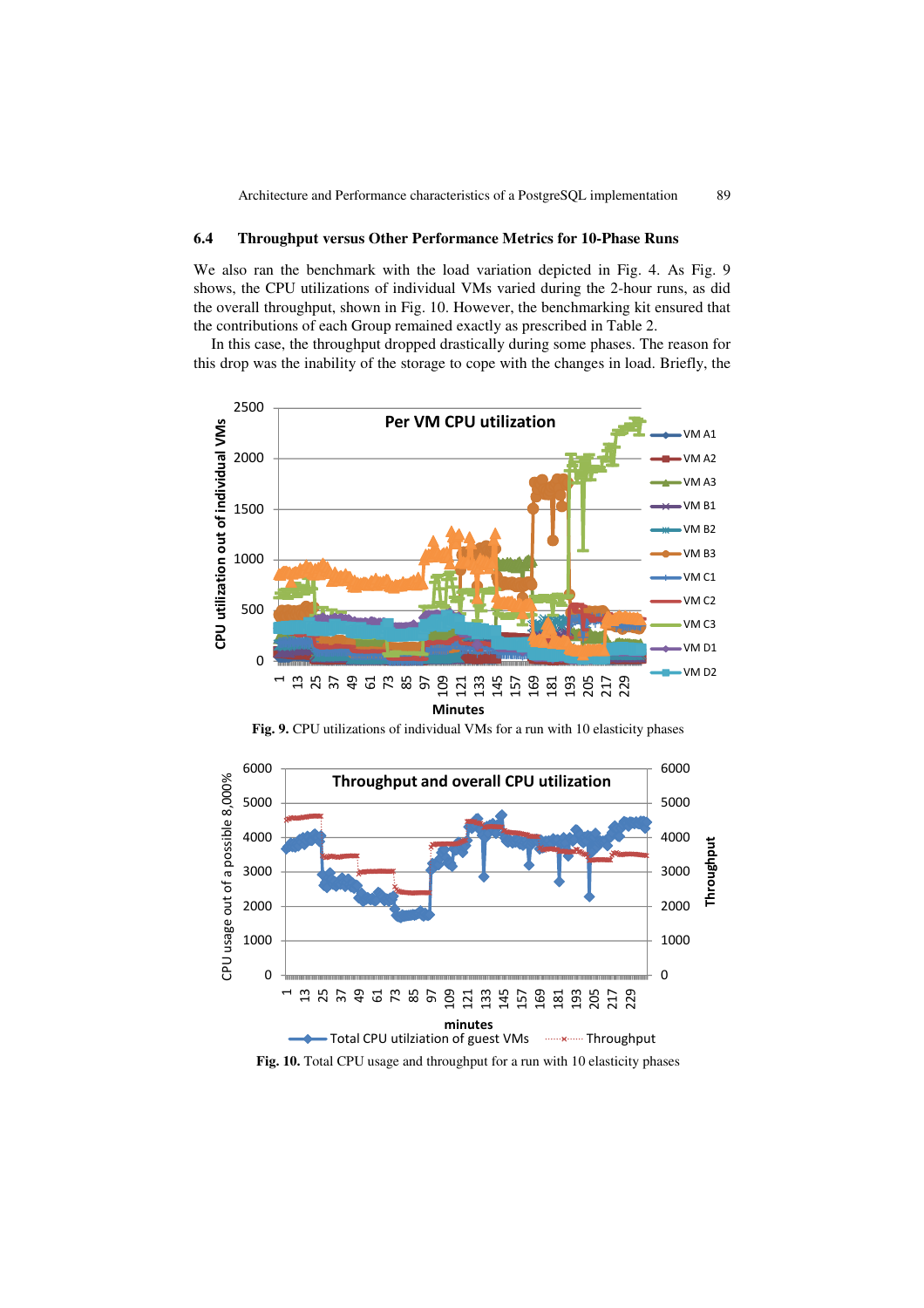overall load, and hence the overall I/O requirements, remain constant over the execution time. Hence, if the storage is shared by all VMs in a striped format, the variations in load should not have the large impact that we observed. However, our storage was split in two groups: LUNs for Groups A and B were striped across one set of SSD disks, and LUNs for Groups C and D on a second set of SSD drives.

When in Phase 4 the load of the Group D is at its maximum, the second storage array was unable to satisfy the needs of that Group. One can overlay Fig. 4 and Fig. 10, and see that whenever Group C or Group D is at or near peak contribution to the overall throughput, performance goes down because we are unable to utilize excess capacity left in the first storage array dedicated to Groups A and B. In other words the benchmark is working exactly as intended: it is exposing a problem in the resource management of the underlying platform.

#### **6.5 Results with a Full, End-to-End Kit**

As pointed out in section 6.1, most of the results reported here were from a kit that did not have the MEE module, i.e., it was missing the important Trade-Result and Market-Feed transactions. In the months leading to this publication, we were able to take runs with a functional MEE, and could measure performance with the full complement of the 10 transactions (the Data-Maintenance transaction, which does not impact performance, has not been implemented). As we had predicted, the overall performance in terms of average milliseconds/transaction and the overall execution profile did not change very much. The addition of the two new transactions only changed the frequency percentages of the mix of transactions.

Early results look encouraging. We took runs with the TPC-E workload on a 16 way VM on the server described in section 6.2. We observed a throughput of roughly 140 tpsE at 80% CPU utilization on a 16-vCPU VM. So we are at ~9.1 milliseconds/tpsE. The published result with a commercial DBMS for this 80-way server is 2,454 tpsE, i.e. ~3.3 milliseconds/tpsE. Since our results are on a VM, there is a virtualization overhead of roughly 10% to consider. Also, our database was oversized, and our I/O rate is as much as 8 times the I/O rate of the commercial database due to PostgreSQL not having the Clustered Index feature of the commercial database. Considering all this, and assuming we can compare 16-way and 80-way results, performance is respectable for this early stage of prototyping.

#### **6.6 PostgreSQL Tuning**

Our current throughput level is close to 5,000 tps, summed over 4 Sets with 12 VMs. The audited result for this system is 2,454 tpsE, which only counts Trade-Result transactions. So running TPC-E with a commercial DBMS, it really processes 24,545 transactions per second. So we are nearly 5X off that mark. To make a direct comparison, we need to run a single VM with the complete TPC-E workload, including the 2 MEE transactions. But based on the data collected so far, we can see that many tuning opportunities exist, especially in the I/O rate. It appears that due to not having clustered indexes, PostgreSQL issues nearly 4 times as many I/Os per transaction as the TPC-E design goal. This is our primary focus area for the next phase of this project.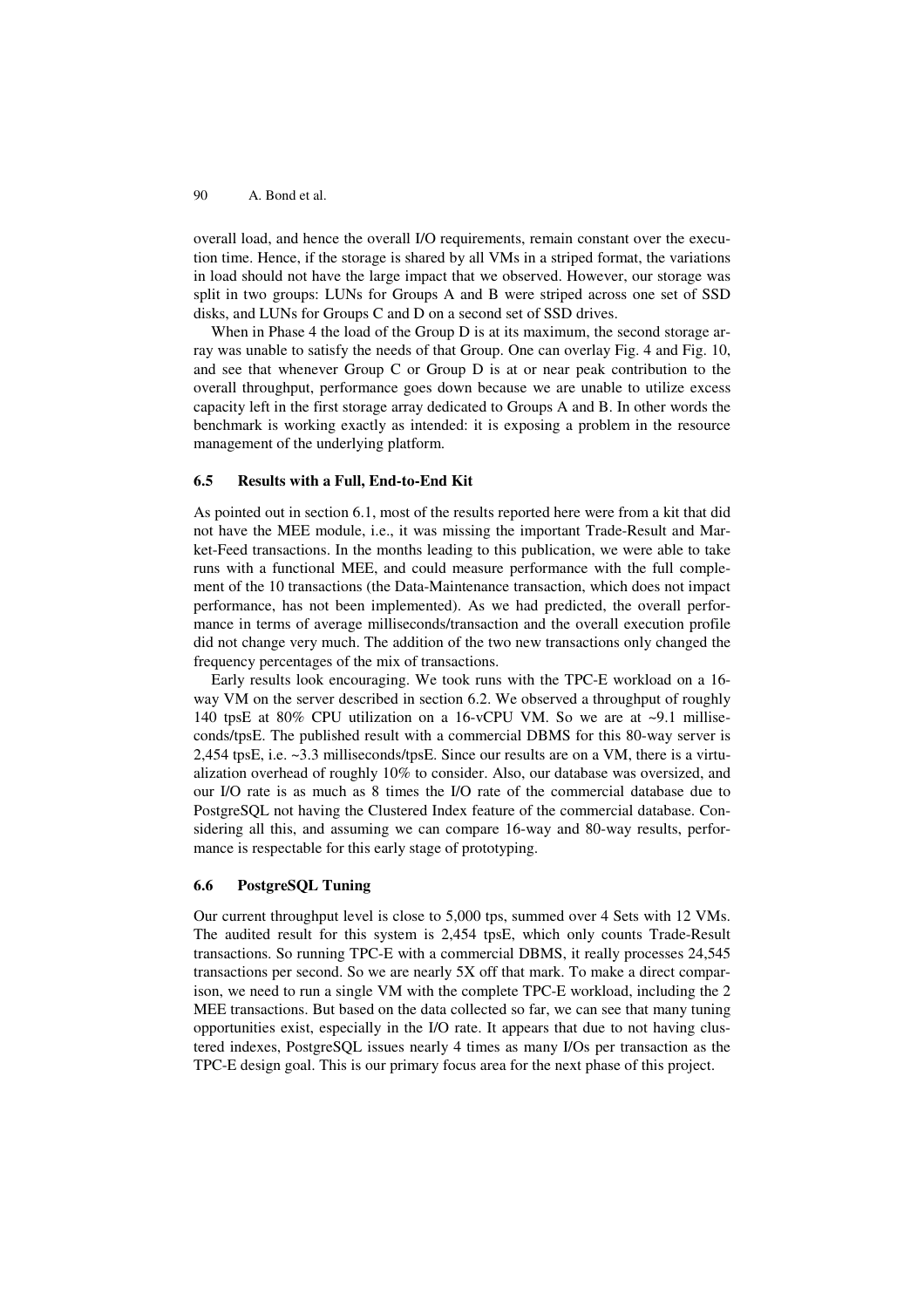|      |          | wram/s | r/s   | W/S  | rkB/s  | wkB/s | avgrq       | avgqu | await |
|------|----------|--------|-------|------|--------|-------|-------------|-------|-------|
| 1 FS | Data+log | 1830   | 11151 | 2767 | 138602 | 33956 | つく<br>رے    | 30    | 2.14  |
| 2 FS | data     | 2406   | 12350 | 2278 | 181902 | 18737 | $\sim$<br>" | 40    | 4.II  |
|      | log      | 343    | 0.34  | 134  |        | 17854 | 264         | 0.3   | 1.87  |

**Table 4.** I/O stats for DSS VM with one and two 2 file

|      |          | wram/s | r/s  | W/S | rkB/s | wkB/s | avgrq       | avgqu | await |
|------|----------|--------|------|-----|-------|-------|-------------|-------|-------|
| 1 FS | Data+log | 403    | 542  | 476 | 7682  | 5552  | $\sim$<br>" | 5.1   | 4.75  |
| 2 FS | Data     | 194    | 860  | 145 | 15613 | 1357  | 34          | 6.3   | 6.29  |
|      | log      |        | 0.04 | 225 | 0.16  | 3066  | 27<br>∠     | 0.3   | 1.15  |

**Table 5.** I/O stats for OLTP VM with one and two 2 file systems

#### **File System Parameters**

An optimization recommend in [6] is separate file systems for data and Write-Ahead Log (WAL), because of the more strict cache flushing semantics for the log. Initially, an ext4 file system held both log and data, mounted with  $noatime, nodiratime$ , nobarrier,. We then created a pg-xlog ext3 file system, mounted with noatime, nodiratime,data=writeback. The log virtual disks of all VMs were placed on a LUN with only 4 disk drives, yet all experienced fast disk latencies. The result was a 6.5% increase in the throughput of the 4-Group, single-phase runs to 4,769 tps.

#### **Checkpointing**

Two parameters manage the checkpoint frequency of PostgreSQL. A new checkpoint is initiated either when a checkpoint has not occurred in checkpoint timeout minutes, or when checkpoint\_segments 16MB WAL segments have been used since the last checkpoint. We increased checkpoint\_timeout from the default of 3 minutes to 30, and checkpoint\_segments from the default of 3 to 128, believing 128 checkpoint\_segments were enough, even for the largest VM, to let checkpointing be governed by checkpoint\_timeout. Tests, however, showed that we were checkpointing as often as once every 2 minutes. We needed to increase checkpoint\_segments to 1,920 segments on the largest VM; we used 5,120 to be safe. This change gave us a 2% improvement to 4,841 tps. Table 6 has the *back-*

| Checkpoint metric  | 12         | 5,120      |
|--------------------|------------|------------|
|                    | segments   | segments   |
| checkpoints_timed  |            |            |
| checkpoints_req    | 15         |            |
| buffers_checkpoint | 4,437,177  | 956,174    |
| buffers_clean      | 14,069     | 852,893    |
| buffers_backend    | 46,297     | 39,297     |
| buffers_alloc      | 24,831,473 | 23.749.499 |

| <b>Table 6.</b> Effects of increasing WAL_segments |  |  |  |
|----------------------------------------------------|--|--|--|
|----------------------------------------------------|--|--|--|

*ground writer stats* section of the pgstatspack outputs before and after the change for 30-minute runs. The checkpoints\_timed and checkpoints\_req counts show that originally, there were 15 checkpoints triggered because the database had used all the WAL segments, and none due to reaching the checkpoint frequency timer. After increasing the number of WAL segments, we see only a single time-triggered checkpoint.